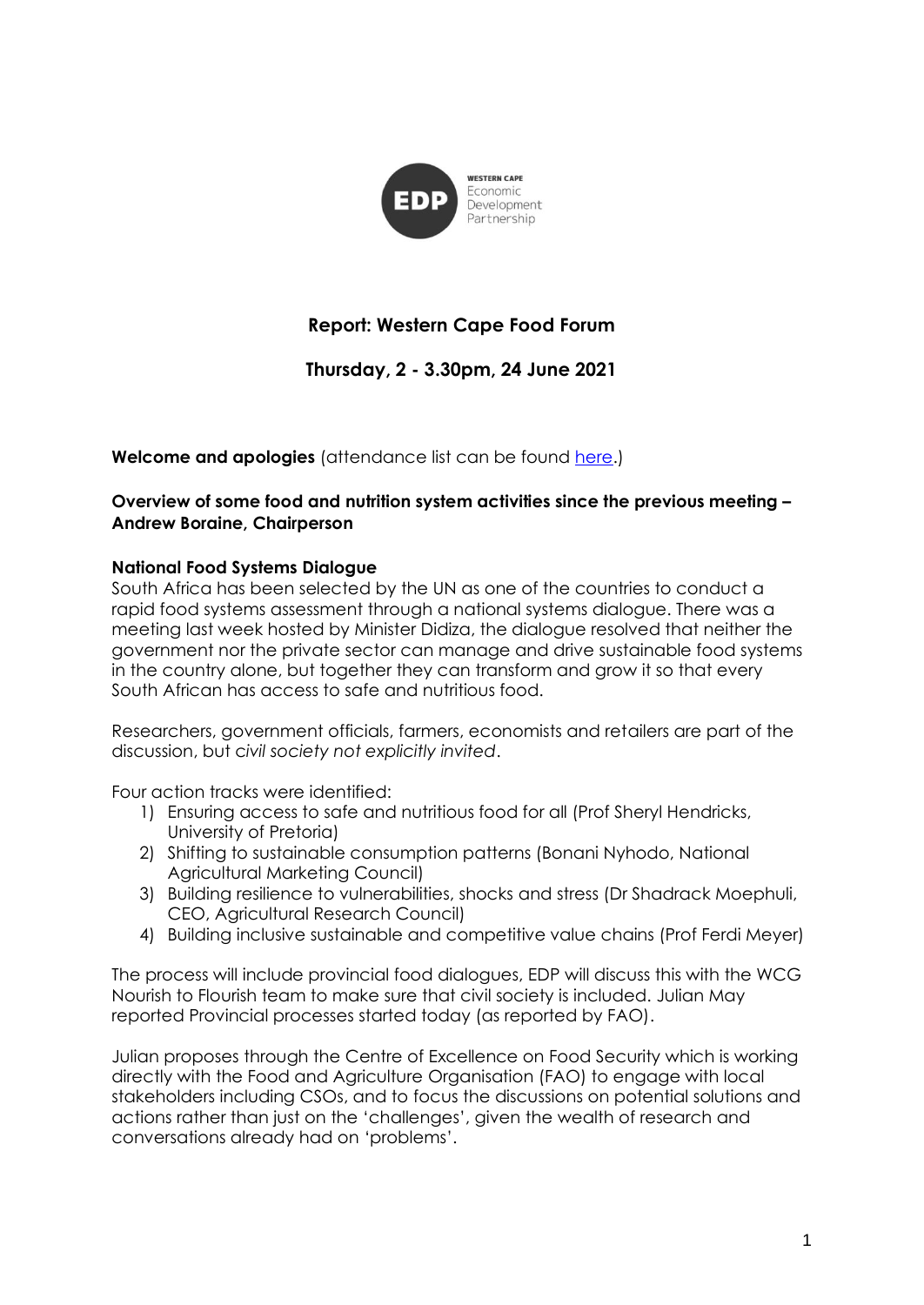Many CSOs are boycotting the UN Food Security summit in September. Julian and the team are aware of this and have decided to engage strategically in the process and serve where necessary as a conduit for CSO voices.

Gareth Haysom shared that ICLEI-Africa also convened a consultation for the FAO food summit with City of Cape Town.

UN Food Systems Summit, September, for information

- Overview of critical issues: [https://www.slowfood.com/un-food-systems](https://www.slowfood.com/un-food-systems-summit-we-cannot-jump-onto-a-train-that-is-heading-in-the-wrong-direction/)[summit-we-cannot-jump-onto-a-train-that-is-heading-in-the-wrong-direction/](https://www.slowfood.com/un-food-systems-summit-we-cannot-jump-onto-a-train-that-is-heading-in-the-wrong-direction/)
- Letter from 500 CSOs to UNSG: [http://www.csm4cfs.org/wp](http://www.csm4cfs.org/wp-content/uploads/2020/03/EN_CSO-Letter-to-UNSG-on-UN-food-systems-summit.pdf)[content/uploads/2020/03/EN\\_CSO-Letter-to-UNSG-on-UN-food-systems](http://www.csm4cfs.org/wp-content/uploads/2020/03/EN_CSO-Letter-to-UNSG-on-UN-food-systems-summit.pdf)[summit.pdf](http://www.csm4cfs.org/wp-content/uploads/2020/03/EN_CSO-Letter-to-UNSG-on-UN-food-systems-summit.pdf)
- Letter from 200 CSOs to CFS chair: [http://www.csm4cfs.org/letter-csm](http://www.csm4cfs.org/letter-csm-coordination-committee-cfs-chair/)[coordination-committee-cfs-chair/](http://www.csm4cfs.org/letter-csm-coordination-committee-cfs-chair/)
- Scientists and researchers boycotting UNFSS: [https://agroecologyresearchaction.org/scientists-boycott-the-2021-un-food](https://agroecologyresearchaction.org/scientists-boycott-the-2021-un-food-systems-summit/)[systems-summit/](https://agroecologyresearchaction.org/scientists-boycott-the-2021-un-food-systems-summit/)
- Letter from current and former UN special rapporteurs on right to food criticising UNFSS: [https://grain.org/en/article/6639-the-un-food-systems](https://grain.org/en/article/6639-the-un-food-systems-summit-how-not-to-respond-to-the-urgency-of-reform)[summit-how-not-to-respond-to-the-urgency-of-reform](https://grain.org/en/article/6639-the-un-food-systems-summit-how-not-to-respond-to-the-urgency-of-reform)

#### **Child Health Symposium - COVID, Food and Children Webinar with UCT Department of Paediatrics and Child Health.**

EDP participated in the Child Health Symposium on Wednesday 23 June. The Department is keen to support the work of the Food Forum moving forward, especially at the intersection of food, nutrition, and children.

# **Local food and farming ecosystems and partnerships**

Work is ongoing to map out what is happening in the three Nourish to Flourish focus areas: Langa, Knysna, Worcester. EDP and Nourish to Flourish are planning to host a learning network meeting with all local areas in August to share information. It will also be open to areas and organisations outside the three N2F locations.

# **Meeting with V&A Food Hub team**

EDP met recently with the V&A Food Hub team. The programme focuses on finding ways to influence the V&A internal base (e.g., 80 eateries, 3 markets, corporate canteens, 16 hotels, etc.) to shift behaviour of food procurement business models and consumers to support local and ethical sourcing, waste reduction and regenerative agriculture.

Potential value of V&A precinct in the food system:

- Engage with market mechanisms and private sector roleplayers.
- Ability to experiment.
- Influence consumer behaviour.

### **Cape Town Fresh Produce Market site visit**

CT Market plays an important role in the Cape Town food system in making fresh fruit and vegetables accessible in poor and vulnerable communities at scale through four tiers of informal traders. EDP wants to work with the CT Market to map out this distribution system and find ways it can be strengthened.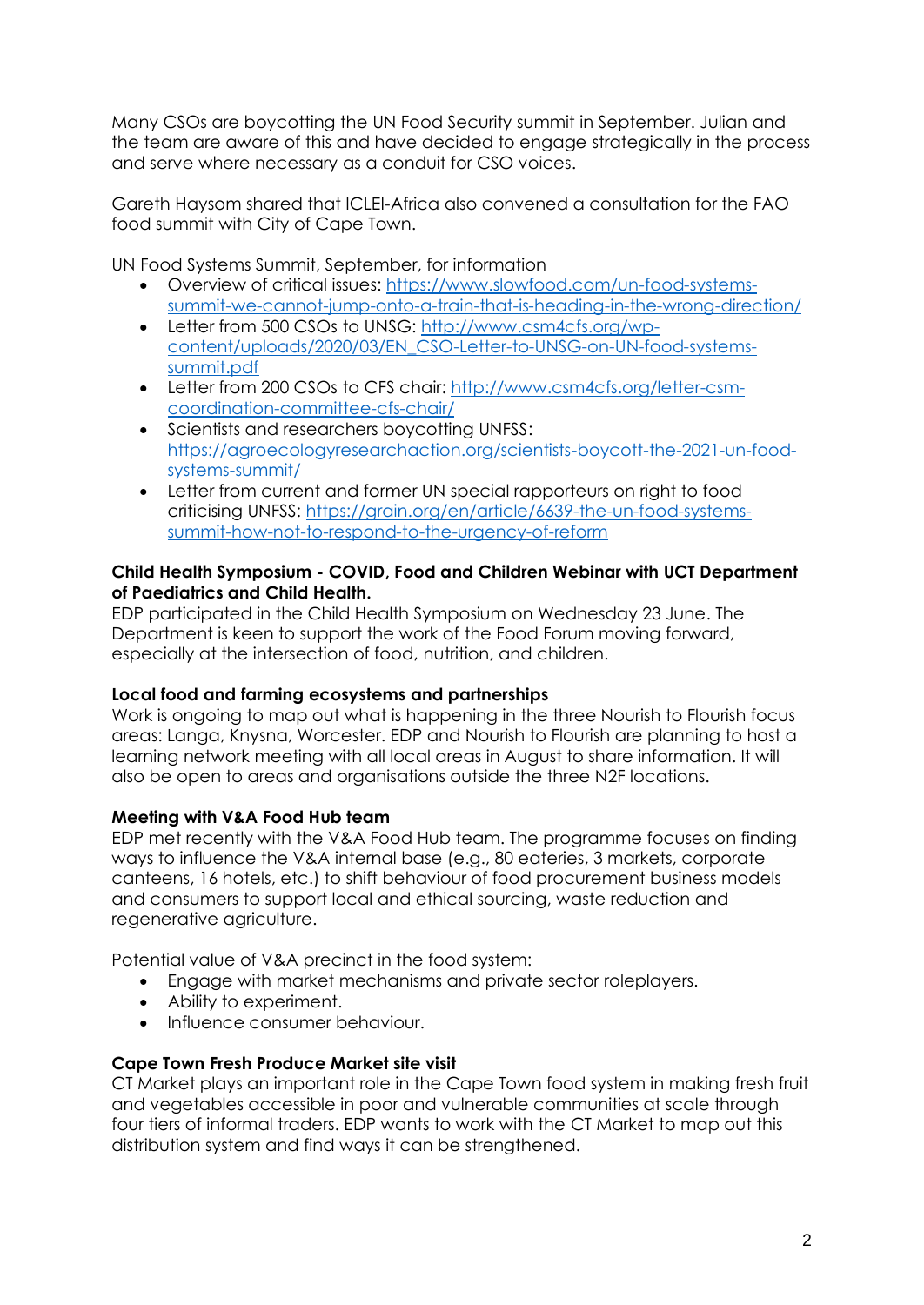# **Update from Food Forum Working Groups - Marcela Guerrero Casas, EDP**

**Data, Claire McGuinness:** the data working group now has a growing group of people with a mix of backgrounds and is in an exploratory phase and gathering information through tools like surveys. The group is actively looking for participation from those with a variety of experiences (technical and non-technical) who would like to participate in the group. The latest Data Group meeting notes as well as the initial status can be found [here.](https://docs.google.com/document/d/1O4kgPWbl5OzGWsiBOMLotH1E1pg6emkHSrBeaXPYn-U/edit)

## **Urban agriculture, Erica Inches, Cape Town Together Food Growers Initiative (CTTFGI):**

- **Land leases of government property stream**: gathering real-life examples of interaction with the public sector, identifying appropriate public sector officials, and convening a meeting to showcase examples and work through solutions jointly. Issues: Gugulethu land identified, other successfully working community gardens being stopped by COCT. What is working: Tours done to: Deep South, Fungi Forest Pavement Tour, Babylon by Bus Sustainability Angus Tour, PHA Food Revolution Tour - showcasing what working. See CTTFGI [YouTube](https://www.youtube.com/channel/UC3S5eHIVUDhY6bgrpRiJLSQ) channel and [Facebook group.](https://www.facebook.com/groups/670655126826113) Want to create a land forum to inform the developers forum that exists with CoCT. What do we need from WCEDP: Partnership in identifying the right officials and Departments to engage with, and help in convening meetings.
- **Circular economy stream:** co-learning series: Bokashi (June) from scratch on a Zero budget – completed; Biogas (July)– TBD. Nepal inventions synergy being investigated. Feedback shared in April and May Food Forum meeting. Meeting minutes for May incorrectly captured points raised. Report created. Ready for EDP to take YouTube [recordings](https://www.youtube.com/channel/UC3S5eHIVUDhY6bgrpRiJLSQ) to show CoCT and WCG what civil society is doing. Civic society wish to create an Enabling Urban Agriculture Forum like the Developer Forum already in place.
- **Soil regeneration**: June Launch of Living Soil series, in collaboration with PHA Campaign and Nemlabs. National Dept of Agriculture needs to understand there a South African Soil Food Web and stop pushing foreign information and practices. Next up: mid Aug: Soil sample analyses. Thanks to Nemlabs for Sponsoring tests.
- **Water:** Water harvesting series loaded on CTTFGI YouTube Design workshops continue. Request for EDP assistance to bring correct govt departments to table, educate them on water harvesting. Start by viewing the water harvesting recordings to educate WCG and COCT what is possible and correct way to regenerate local weather system using water harvesting and planting the rain in the soil. Intend to collaborate with COP to help Govt 'find their backbone' and do what Government is meant to do which is look after the commons for all the people and future generations.

The Chairperson agreed to a follow up meeting between CTTFGI and EDP to discuss an engagement strategy with relevant government people and departments.

### **Food aid, Gill Cullinan, EDP**

• EDP has resumed the third digital voucher project with funding from DSD and are happy to report that vouchers have started and will be supporting 250 selected kitchens until the end of the year.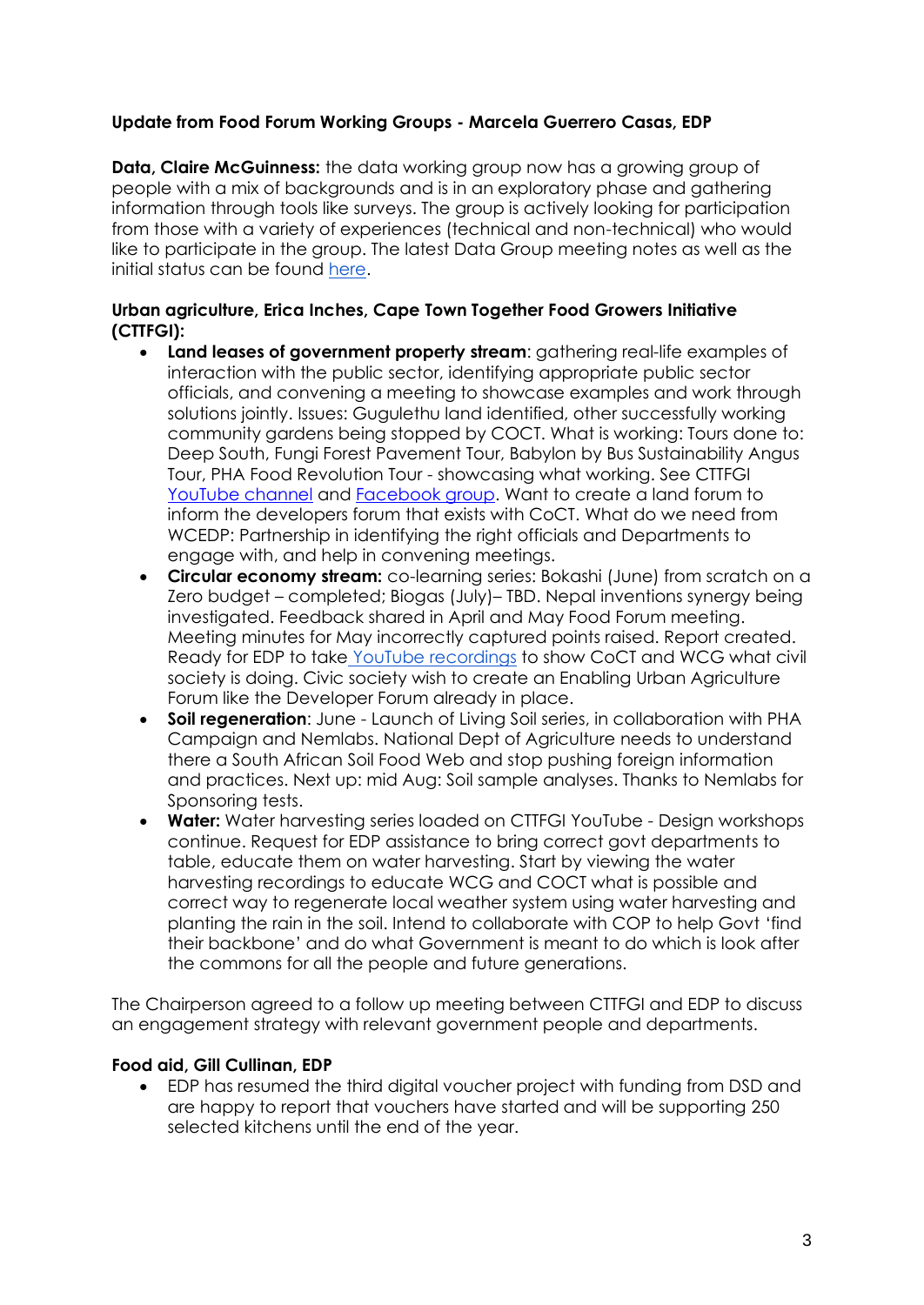- There is interest in having a voucher-specific dialogue to address the potential, challenges, etc. Florian Koll from UWC has expressed interest and in the meeting. Craig Stewart and Erica Inches also expressed interest to join.
- Julian May shared that Bill Tucker at the University of Stellenbosch is a computer scientist with good experience in designing user friendly ICTD solutions. He has a voucher-based proposal with the WCG through the Cape Higher Education Consortium (CHEC).

## **Working groups strategy session (13 July), Jenny Soderbergh, EDP**

A strategy session will be held with all working groups to discuss what has been done to date, plans for the future, and options to potentially consolidate groups based on activity. This is the **Zoom link** for those interested in taking part. Please remember the working groups are the following (in alphabetical order):

- 1. Coordinating Food Relief
- 2. Creating an Enabling Public Sector Environment
- 3. Data for improved decision making
- 4. Enabling Urban Agriculture
- 5. Food and Nutrition Awareness and Security
- 6. Reducing Food Waste
- 7. Strengthening Local Food Economies

All documents related to working groups can be found [here.](https://drive.google.com/drive/folders/1CXKyluMH0-uzLUNxNbn3vCsZCNut6Dl6?usp=sharing)

### **Lessons from the EDP's Community Economic Recovery Programme, from vouchers to food system support:**

The EDP has implemented three different voucher programmes with other partners as a response to the need for support to community kitchens across the province. On 2 June, Gill Cullinan reflected on the experience at the Craft and Design Institute (CDI) Creative Exchange and shared seven recommendations from the EDP's experience of working with digital vouchers to support community kitchens during the pandemic. A summary was presented at the Forum. The full presentation can be accessed [here.](https://drive.google.com/file/d/1kkl06bNx9FEcnu7IAkFi5bmAkmuJXT0z/view?usp=sharing) The recorded podcast can be accessed [here](https://www.youtube.com/watch?v=nOsH8alxQ-k) (start at 52m 30s). The key recommendations are as follows:

- 1. Put resources into supporting the user experience. Technology alone is not the answer.
- 2. Prioritise communication.
- 3. Identify potential risks up front and proceed if the partners are happy to accept the risks.
- 4. Design an adaptive process that enables participation by beneficiaries, one that allows you to learn and adapt when necessary.
- 5. Understand the context and make time for site visits to learn from the beneficiaries.
- 6. Give beneficiaries choice in what they spend their voucher on.
- 7. Acknowledge and value the investment that the voucher beneficiary is making to the process.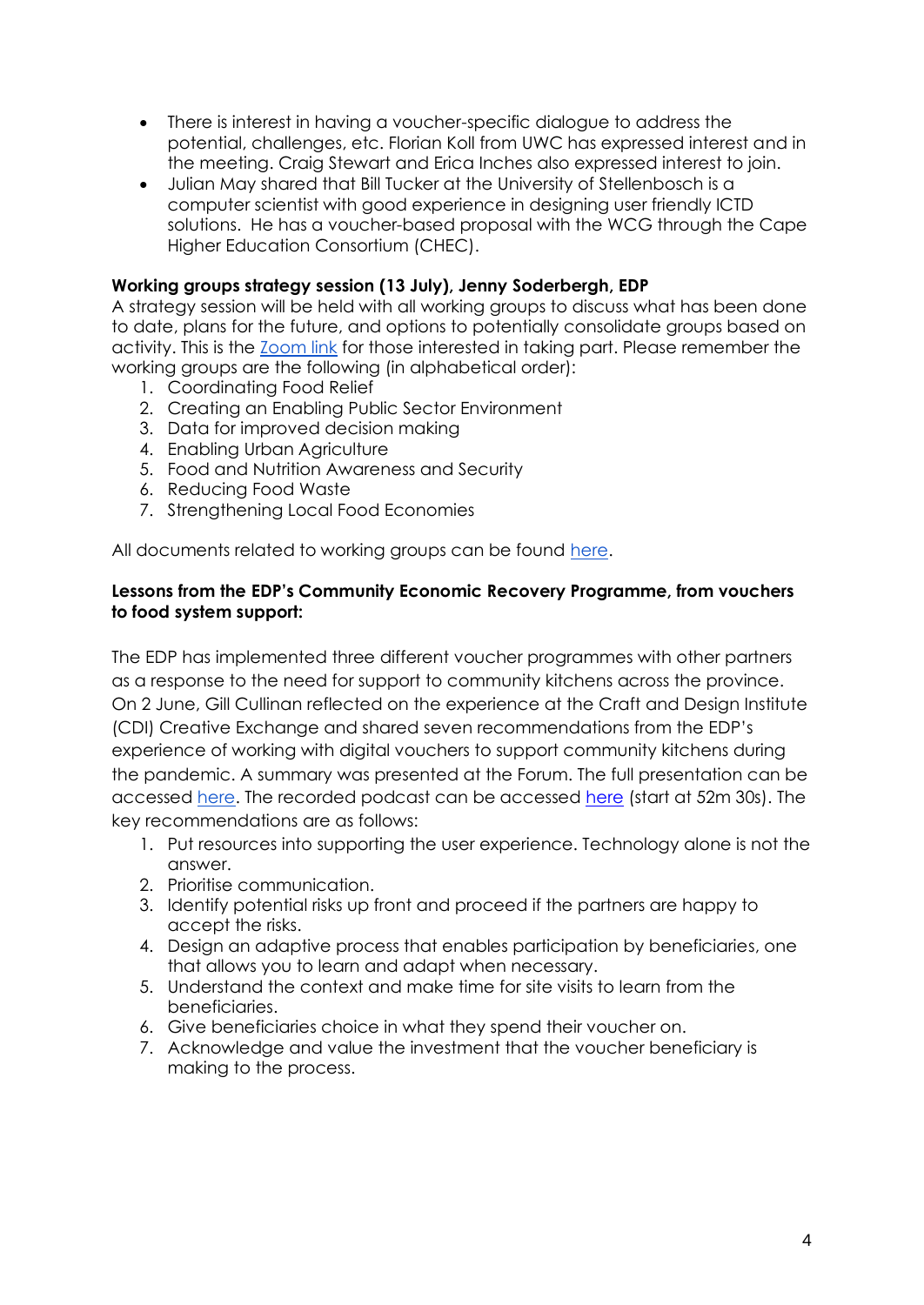#### **Information updates and knowledge sharing**

#### **Youth Day Realise a Dream (RAD) competition by Ladles of Love - Alison McCutcheon, Ladles of Love, Realise a Dream competition**

The Realise a Dream programme provides a platform for food entrepreneurs through training and skills development. The competition encouraged young chefs and food entrepreneurs to apply, finalists went through a boot camp in the lead up to the pitching their products or solutions to judges. Participants said they learned more in those two days than in most of their studies. The competition had R800 000 worth of products and services provided and three winners will get help buying capital equipment as well as mentorship. All Finalists go into RAD club with mentorship and monthly meetings. Alison's presentation can be found [here.](https://drive.google.com/file/d/101UO-4soJ9pKIdILBuUp5sWkq2PpVN56/view?usp=sharing)

The chairperson welcomed the focus on entrepreneurial support and development in the food system, especially amongst young people.

Feedback - Karin Kleinbooi reported that Solidaridad recently supported vegetable gardens in schools in Wellington and are looking at rolling out planting seeds to schools in the Winelands - potentially hosting a competition and would like to connect with Ladles of Love.

#### **Progress report: Social Employment Fund**.

The concept of 'social employment' expands the traditional definition of public employment (or public works) programmes that are run directly by the state, to recognise the role that non-state actors already play in creating forms of work that serve the common good or provide public benefit. The aim is to enter into partnerships, or 'pacts of collaboration' with diverse social actors from civil society organisations and the private sector to enhance public value creation. Non-state actors are encouraged to organise themselves in ways that ensure that while the contracting entity has the requisite capacities, there is a concerted strategy to partner with and build capacities in community-based organisations that may lack these. This can include partnerships, consortia, and other mechanisms of collaboration. Partnerships with public bodies are encouraged.

The funding for the SEF is awaiting approval of the Minister of Finance. If/ when approved, the Industrial Development Corporation will issue a call for proposals for programmes that can take this agenda forward. In the meantime, the EDP has been asked to gather feedback on the proposed partnering mechanisms and how they could work in practice.

Online workshop: Focus group of intermediaries and NGOs, Tuesday 29th, 2 – 3.30. *If you would like to participate, please send your name and email to Rhonda [rhonda@wcedp.co.za.](mailto:rhonda@wcedp.co.za)*

#### **Forthcoming events:**

**Co-producing Knowledge for Resilient Food Systems in the Western Cape**, focusing on creating impact through the three policy briefs: Informal Trade, Urban Agriculture, and role of CSOs. Date: Monday 28 June 2021 | 14:00-16:00 Venue: Zoom meetin[g](https://plaas.us18.list-manage.com/track/click?u=9501da252e3844f536cf67b8e&id=e60dbe75d4&e=119c4836dc) [Register here.](https://plaas.us18.list-manage.com/track/click?u=9501da252e3844f536cf67b8e&id=e60dbe75d4&e=119c4836dc)